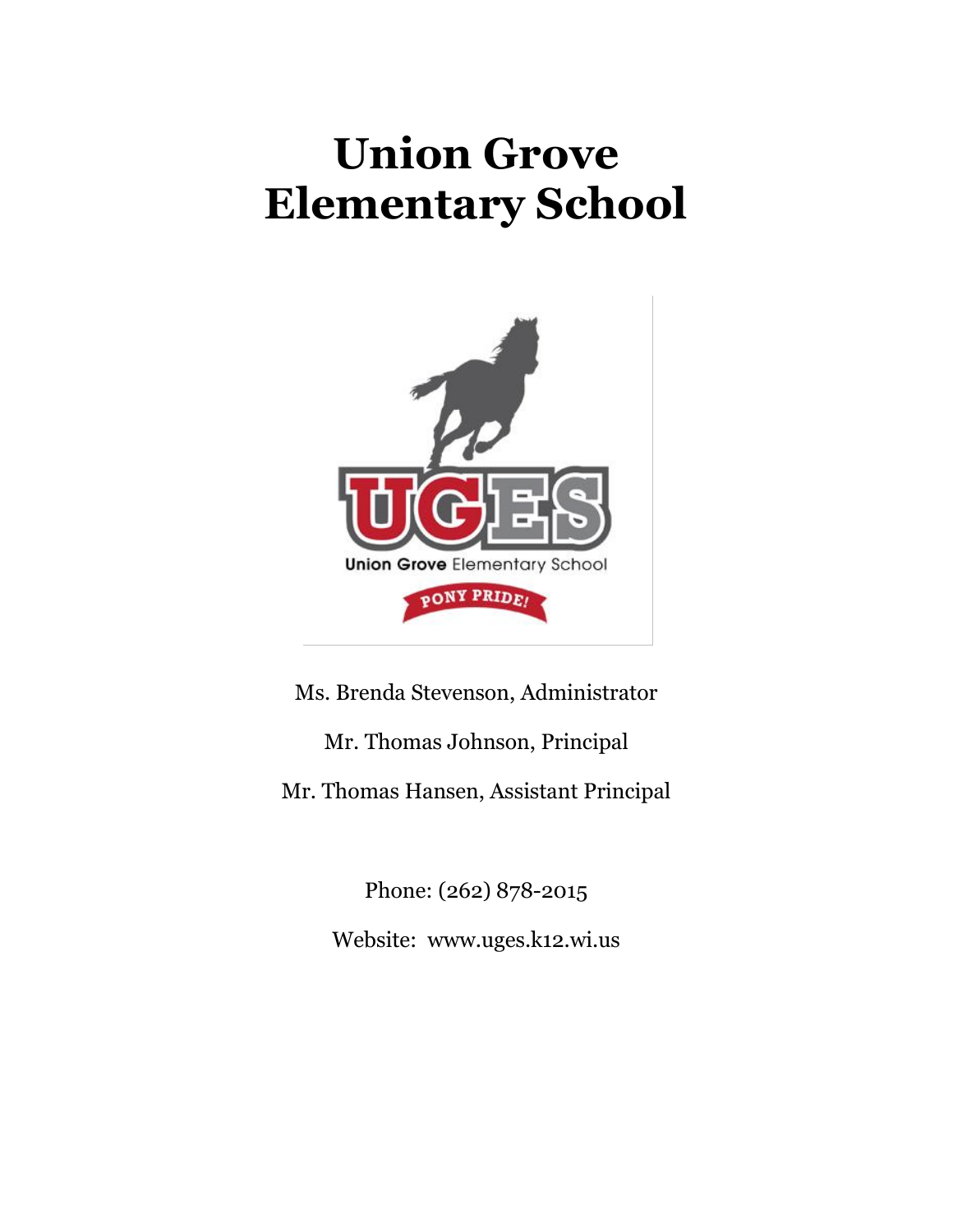## **TO ALL STUDENTS**

 Welcome! The entire faculty and staff extend best wishes to you for a successful school year. We look forward to supporting you in another year of academic growth. It is hoped that with clear expectations, a strong instructional program, and the cooperation of you and your family this school year will be an outstanding one. We are proud of you and the talents you possess, and we hope that you will work hard to utilize them in the best way possible.

 Please remember that our first and most important priority is to assist you in the further development of your talents in all areas including relationships with your teachers and classmates. If you need help, make sure that you ask your parents, teachers, or other school personnel for assistance. Also, be sure to use this handbook as a means to that end. Good luck!

#### **MISSION STATEMENT**

 It is the mission of Joint School District #1, Union Grove to provide a positive educational environment while embracing diversity and enabling all students to reach their highest potential with the cooperation of parents and the community.

#### **NONDISCRIMINATION AND ACCESS TO EQUAL EDUCATIONAL OPPORTUNITY**

The Board of Education is committed to providing an equal educational opportunity for all students in the District.

The Board does not discriminate on the basis of race, color, religion, national origin, ancestry, creed, pregnancy, marital status, parental status, sexual orientation, sex, (including transgender status, change of sex or gender identity), or physical, mental, emotional, or learning disability ("Protected Classes") in any of its student program and activities.

### **STUDENT CODE OF CONDUCT**

As a student of Union Grove Elementary School, I will…

- 1) Accept responsibility for my own actions.
- 2) Respect the rights and properties of others.
- 3) Be courteous in my dealings with others and contribute to an atmosphere that generates mutual respect, dignity, and honesty.
- 4) Attend school on a regular and punctual basis.
- 5) Attend all my classes on time.
- 6) Make an effort to do my best work in all of my classes.
- 7) Maintain high standards of personal cleanliness.
- 8) Accept responsibility for personal property and all school-issued books and materials.
- 9) Make every effort to complete all assignments.
- 10) Obey all school regulations and obey those persons entrusted with the authority to enforce these regulations.

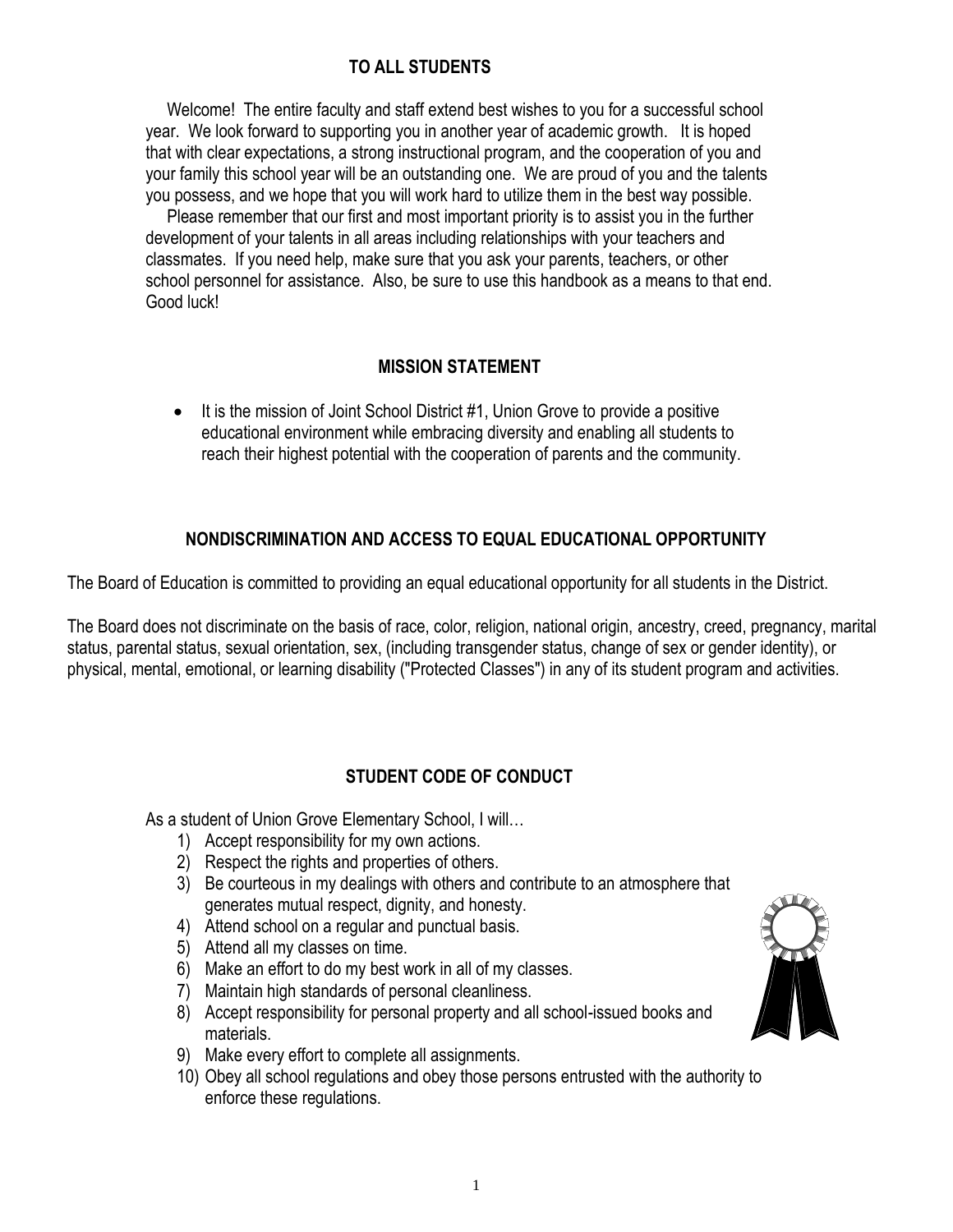# **INDEX**

|                                         | page 3  |
|-----------------------------------------|---------|
|                                         | page 12 |
|                                         | page 13 |
|                                         | page 11 |
|                                         | page 12 |
| Computer/Internet Acceptable Use Policy | page 14 |
|                                         | page 5  |
|                                         | page 11 |
|                                         | page 7  |
|                                         | page 8  |
|                                         | page 9  |
|                                         | page 5  |
|                                         | page 4  |
|                                         | page 11 |
|                                         | page 10 |
|                                         | page 8  |
|                                         | page 11 |
|                                         | page 5  |
|                                         | page 5  |
|                                         | page 4  |
| Snow Days & Emergency Closings          | page 4  |
|                                         | page 4  |
|                                         | page 11 |
|                                         | page 10 |
|                                         | page 12 |
|                                         | page 11 |
|                                         | page 7  |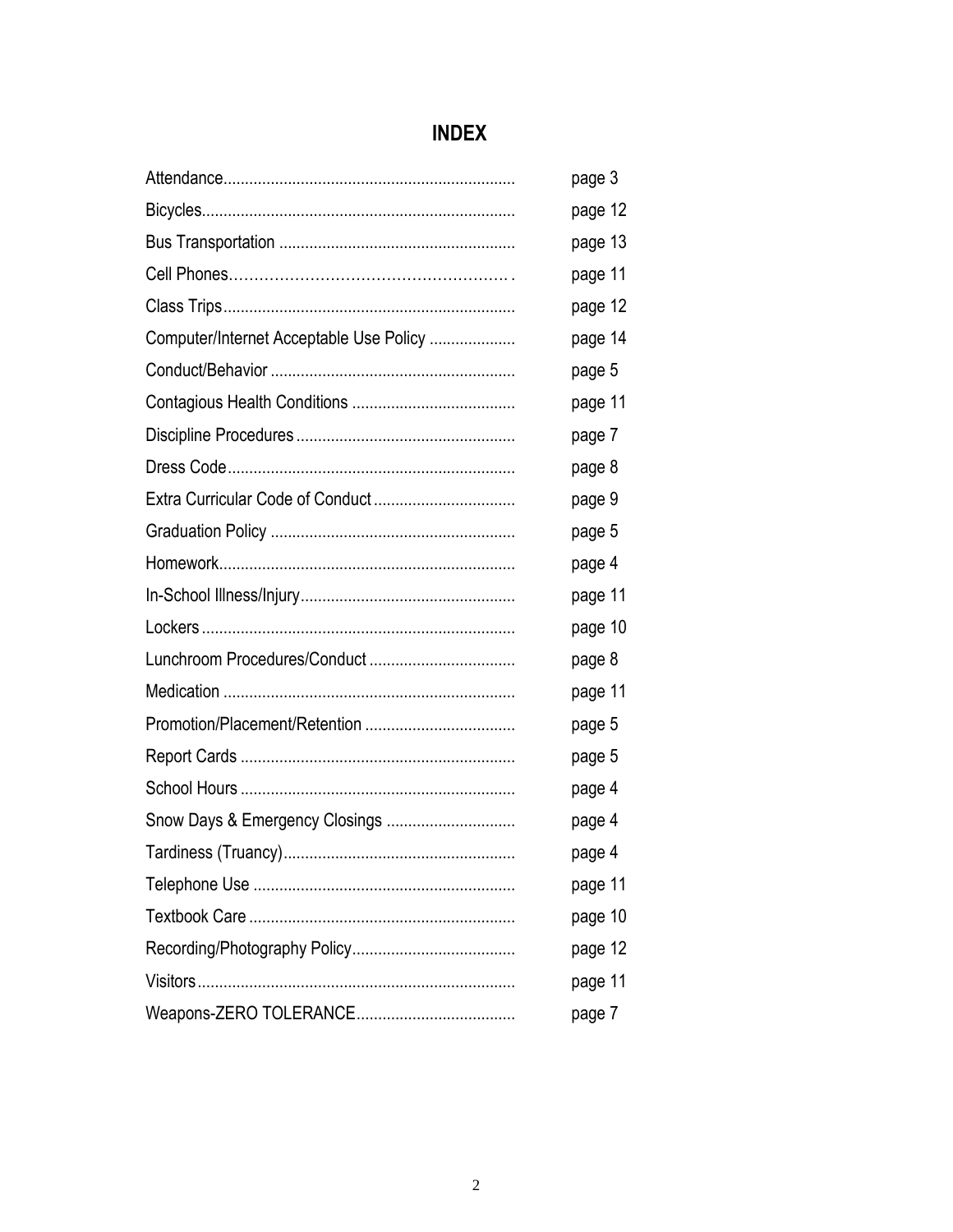#### **ATTENDANCE**

- The school must be notified of all absences by a signed parent note, email, fax or call.
- School absence is rarely positive for student progress. While family vacations are great times for family bonding, parents/guardians should be aware that academic progress might suffer with this lost time.
- Students who wish to participate in any school activities (ice cream sales, dances, Activity Nights, etc.) as well as students representing UGES in interscholastic activities must be in school by 10:00 a.m. on the day of the event. Students with pre-excused medical appointments will be allowed to participate in the activity when their scheduled appointment is in conflict with the 10:00 a.m. time. In the case of extracurricular events the coach must be notified one (1) day prior to the event in the case of any prearranged absences.
- **Sign In/Out Procedure** Whenever your child leaves the school with you or another approved person, the child must be signed out indicating the name of the student, the name of the person taking the student and the time checked out. Likewise, if you return your child or bring him/her in late, we ask that you sign the same form.

#### **Excused absences**

- Parent/Guardian may excuse their child for a maximum of (10) days during the school year.
- Illness, hospitalization, or medical care. Medical verification may be required after a prolonged absence or at the discretion of the Administration.
- Medical, dental, or optical appointments. **Documentation must be obtained at the time of your visit from the medical practitioner or they may be faxed to 262-878-3133.**
- Death or serious illness in the immediate family.
- Approved school activities during normal class time.
- Attendance at the funeral of a relative or friend.
- Attendance at religious holidays and celebrations.



Court appearances or other legal procedures which require the attendance of the student.

#### **Procedure for excusing an absence**

- Parent/Guardians must call the school (if before or after hours, leave a message on the Absence Hotline) to report the absence. If events beyond the control of the parent/guardian make it impossible to call as required, an unexcused absence may be changed to excused if, within two (2) days, the parent/guardian makes personal contact with the Principal and explains the circumstances which made it impossible to telephone the day of (or earlier) the student's absence.
- For excused absences, it is the student's responsibility to inquire about make-up work which is to be turned in on the assigned due date. If the missed work is not made up within the time allotted, the teacher may give the student a failing grade for the incomplete work.
- $\bullet$  In instances of illness for more than three (3) days, a statement from the local health officer or attending physician may be required per Wisconsin statutes.
- Students absent in the morning and returning later in the day must be admitted by the school office before being allowed to attend classes.
- $\bullet$  If a student is to leave school early (i.e., dental or medical appointment), the office should be notified in advance either by phone, email, fax or letter.
- Students who have missed part of the day are responsible for all missed work within previously established due dates.
- When a parent knows ahead of time that a student will be absent the school should be contacted in advance of the absence.
- Requests for homework must be received by 9:00 AM to be honored. Homework may be picked up at the front office at the end of the day (no sooner than 2:30 PM) to give teachers an opportunity to collect it.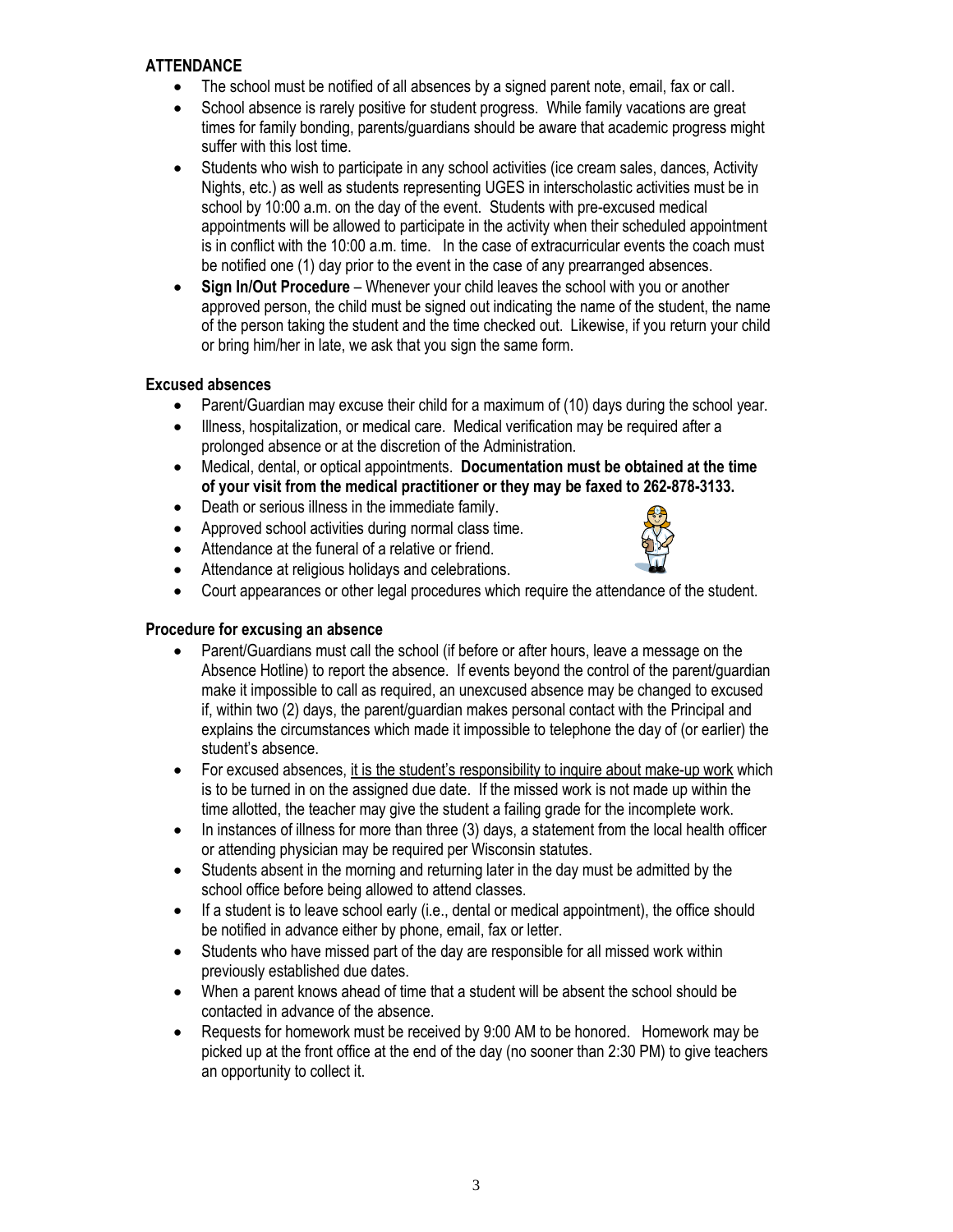#### **Unexcused Absences/Tardies (Truancy)**

Unexcused absences are those taken with the consent of the parent/guardian but whose reason does not fall under the foregoing reasons. A written statement as to the reason for such absence will be required, explaining same. Any student who does not provide a written explanation of absence for one of the foregoing reasons shall be considered truant.

#### **Tardiness (Truancy)**

- All students are expected to be prompt, arriving not more than 10 minutes prior to the start of school.
- The admittance bell rings at 7:25 a.m. School begins at 7:30 a.m. Any student arriving after 7:30 a.m. and before 7:45 a.m. will be considered tardy. After 7:45 a.m. the student will be considered absent for all or part of the day.
- Tardy students must report to the school office with a note, email or phone call from the parent/guardian stating the reason for tardiness. The student will then be issued an admittance slip to class.
- Teachers will not allow admittance to class without a pass.
- Six passes are allowed **per trimester** and must be given by the office. After the 5<sup>th</sup> tardy a letter will be sent home. Further tardies will involve administration.

#### **PERFECT ATTENDANCE**

 Perfect attendance is achieved when a student is neither tardy nor absent for any period of the day for the entire school year. Perfect means *perfect*.

#### **SCHOOL HOURS**

• School doors open at 7:25 a.m. Students are not to be on school property before 7:20 a.m. unless they are participating in the breakfast program. Classes start at 7:30 a.m. School dismissal is at 2:45 p.m. Unsupervised students will be escorted out or sent to the office.

#### **HOMEWORK**

- Homework at the various grade levels serves the purpose of reinforcing certain concepts taught. Parents and students should expect grade level homework guidelines and procedures from teaching staff. More general information can be found by reviewing Policy 2330 and Administrative Guidelines 2330.
- Requests for homework for an absent student must be received by the office no later than 9:00 a.m. to be honored. Homework may be picked up at the front office at the end of the day (no sooner than 2:30 PM) to give teachers an opportunity to collect it.
- Homework requests for family vacations cannot always be met due to the nature of the subject matter being studied.

#### **SCHEDULES**

 $\bullet$  7<sup>th</sup> and 8<sup>th</sup> grade student schedules may be revised at administrative discretion.

#### **SNOW DAYS & EMERGENCY CLOSINGS**

- All families will receive an announcement phone call/text/email from school via the Skylert system.
- Announcements are made on radio station WTMJ (620 AM) in Milwaukee. Announcements may be viewed on TV on WITI Channel 6, WTMJ Channel 4 or WDJT Channel 58. Please do not call the school or teachers. If you have not received a phone call message from school or there have been no announcements on the radio or TV by 7:00 a.m., you may assume school is in session. These same stations will also announce early closings.
- The Racine Journal Times web page will post closings at [www.journaltimes.com/school\\_closings/](http://www.journaltimes.com/school_closings/)



TILLE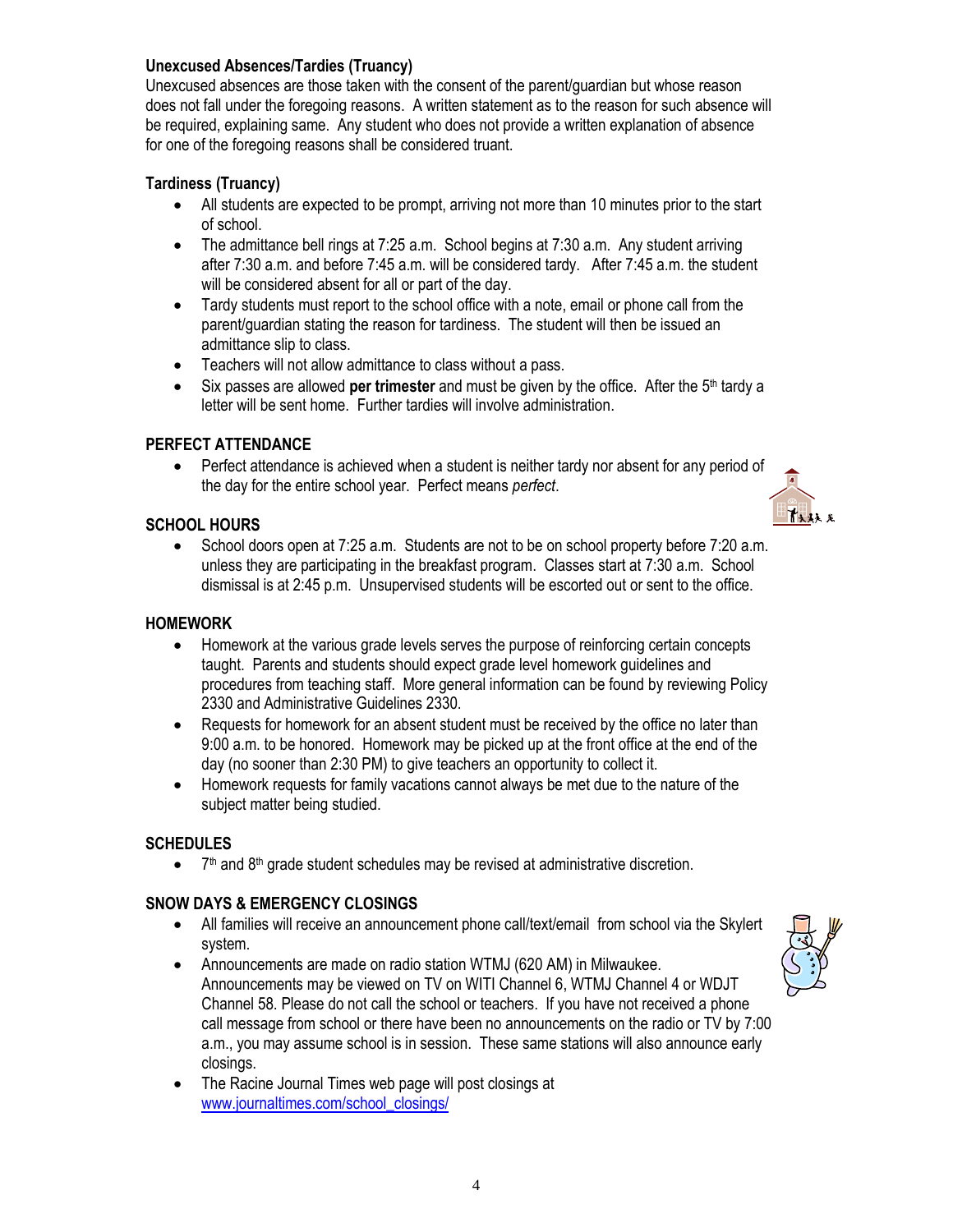#### **REPORT CARDS/PROGRESS REPORTS**

- Report cards are issued three (3) times a year. Report Cards/Progress Reports for grades 3-8 are posted to Skyward Family Access for viewing at publicized dates. Report Cards/Progress Reports for grades 4K-2 are distributed by the homeroom teacher on publicized dates. If a parent desires an additional conference with a teacher, the teacher should be contacted by the parent to arrange such a meeting.
- **Incompletes** on report cards are to be made up within one (1) week. Incompletes remaining after one week will become failures (letter grade of "F").

#### **PROMOTION/PLACEMENT/RETENTION**

- **Promotion** Promotion is a result of academic achievement at each grade level. It is based on individual achievement and teacher recommendations in relation to the student's ability. For specific information pertaining to Fourth and Eighth Grade promotion, please refer to Policy 5410 and Administrative Guidelines 5410A.
- **Placement** Students may be placed in the next grade on probation with the recommendation of teachers and the Administrator. Maturity, attitude, behavior, and scholastic ability will be taken into account before placement is made. The academic achievement will be monitored and if necessary the student may remain in the previous grade. Eighth grade students who are placed do not participate in the graduation ceremony.
- **Retention** At the beginning of the third grading period, the parent will be notified of the possible retention of a student in a particular grade. Parents/guardians may request a meeting with the School Board should they not agree to the retention.

#### **GRADUATION POLICY**

Graduation is the result of diligent and conscientious work; therefore, the Union Grove School District's policy on graduation is as follows.

- Graduating students will be identified as those students who fulfill the requirements of the curriculum.For students not graduating, please refer to the **Placement** section.
- Participation in the graduation ceremony is a privilege. Graduating students will participate in the graduation ceremony if, including but not limited to, all fines are paid, school property returned and all detentions have been served.
- All graduating students are required to purchase a graduation gown.

#### **CONDUCT/BEHAVIOR**

The Administration may suspend any student for noncompliance with established policies of the school.

- For refusal or neglect to obey rules, the School Board may expel any student if the best interest of the school demands his/her expulsion.
- Unauthorized students on school property will be subject to arrest and/or fine.

Sufficient reasons to warrant disciplinary measures include, but are not limited to:

- Failure to follow individual classroom rules.
- Disrespect or inappropriate behavior of any kind.
- Cheating.
- Drug use/possession or possession of drug paraphernalia.
- Malicious destruction of property.
- Conduct that deteriorates the morale of other students or school staff including bullying and threats.
- Inappropriate language (spoken and unspoken) includes but is not limited to: swearing, cursing, sexually explicit words, demeaning words specific to race, nationality, age, sexual orientation, religion and gender.
- Writing on skin or clothing.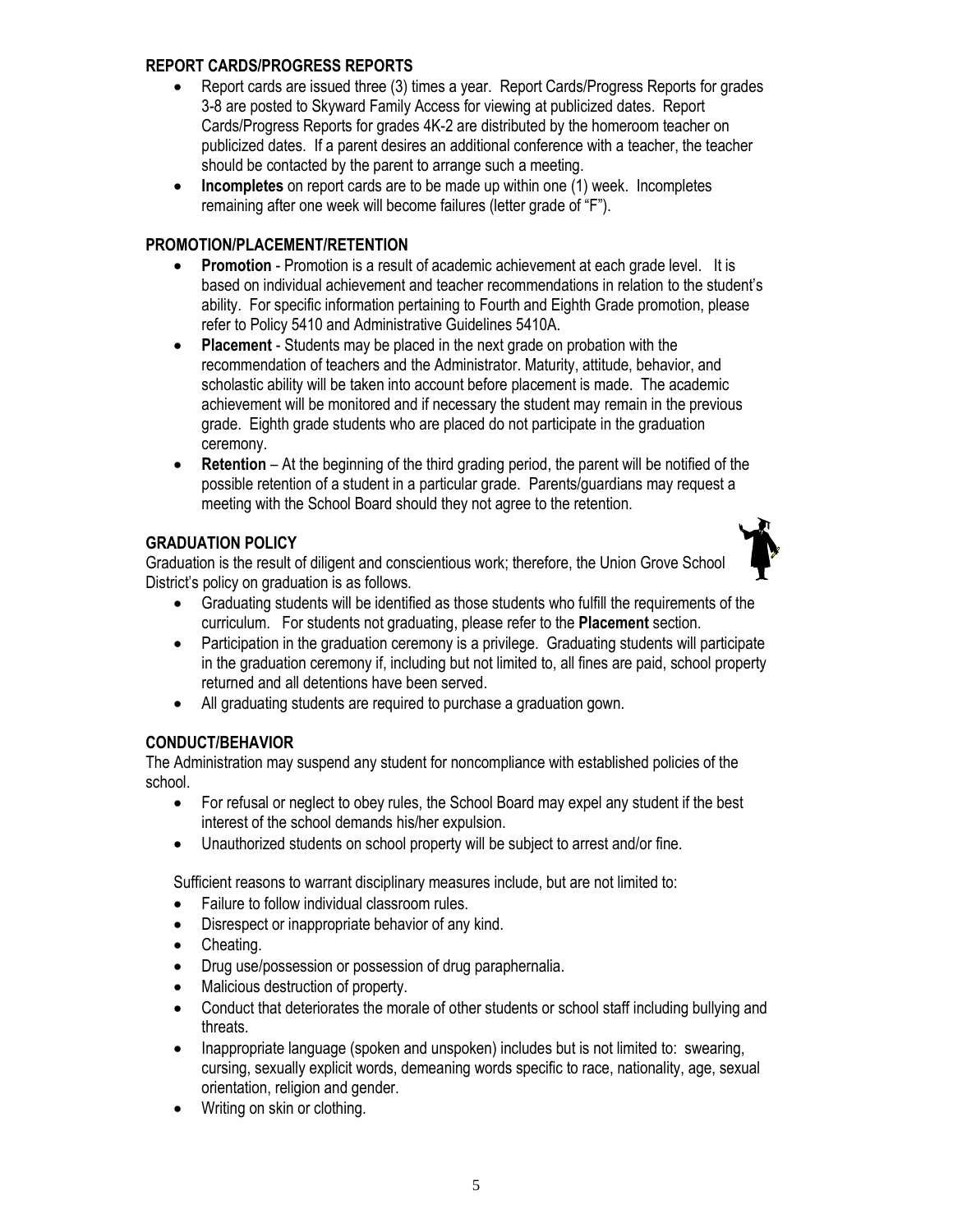- Conduct at school functions, home and away, that adversely affects the status of the school and the community it serves.
- Inappropriate displays of affection.
- Possession and/or use of tobacco and other smoking materials at school or schoolsponsored activities.
- Possession or use of weapons, including "look-alike" weapons, chains of any length or size at school or school-related functions.
- Possession, use or distribution of alcohol, spray or liquid mouthwashes or any other overthe-counter substance containing alcohol, medicine and/or other drugs, at school or schoolsponsored activities.
- Possession or use of smoke-producing devices (i.e. lighters, firecrackers).
- Possession/use of cell phones, cameras, radios, MP3 players, hand held computer and Internet-based devices in school without permission of the Administration. Any device found in school without the appropriate permission may be removed to an administrative office and will be returned only to a parent or guardian of the student.
- Any inappropriate or prohibited use of electronic communication devices including cell phones or cameras.
- Throwing snowballs on school property.
- Theft.
- Cyber bullying.
- Fighting or aggressive contact.
- Failure to follow announced and/or published school policy.
- Failure to report to class (skipping) or failure to report to the school office for any reason.
- Violation of any village, county, state, or federal law or ordinance. Students may also be referred to law enforcement authorities for above violations.
- Scooters/skateboards/roller skates/shoes with built-in skates are not to be used on school property and may not be stored in student lockers.

#### **HARASSMENT/INTIMIDATION**

- Intimidation, bullying, threats (verbal or non-verbal) and/or extortion (with or without implied physical threats) will not be tolerated. Intimidation and threats involve trying to control or influence another person by making threats to harm that student or staff member, property, or something the person values.
- Anyone violating this rule may be referred to law enforcement and subject to school policy on suspension and expulsion.
- Sexual harassment will not be tolerated. Sexual harassment refers to any verbal or physical action directed against another person in which the primary focus of the action is based on the person's gender or sexual orientation. Behaviors constituting sexual harassment include, but are not limited to:
	- Sexually explicit words or phrases directed toward another person.
	- Language that is demeaning to the opposite gender.
	- Language threatening sexual violence.
	- Language demanding performance of sexual activity.
	- Physical contact with another person that is perceived to have sexual intent.
	- Deliberate touching of another's "private parts".
- Violation of any of the above policies or any normal school policy may result in disciplinary action ranging from a verbal reprimand, teacher-parent/guardian conference, assigned make up time, detention, student-parent/guardian-administration conference, suspension, or referral to the School Board for expulsion.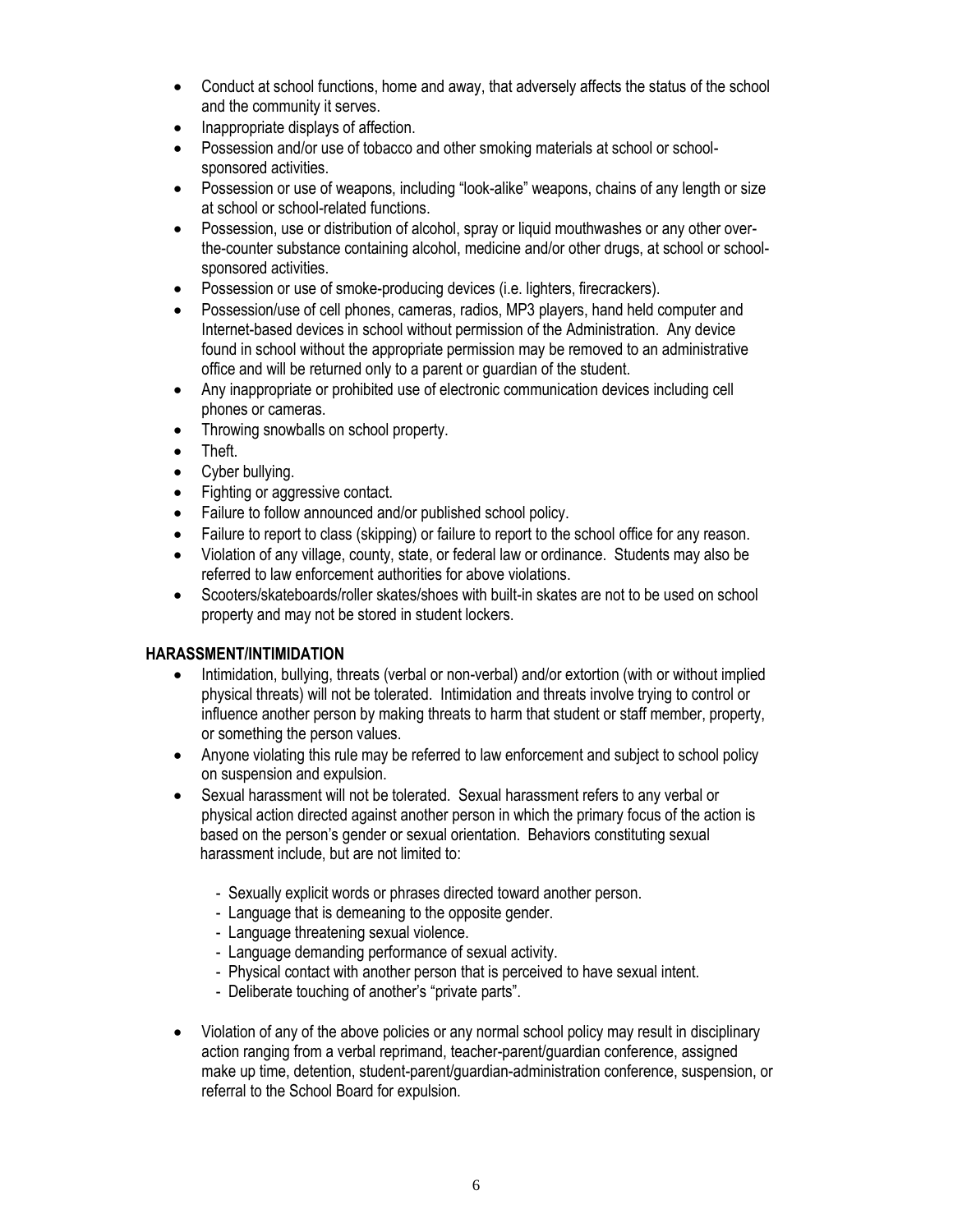#### **DISCIPLINARY PROCEDURES**

#### **Detention**

- Any teacher may issue a detention when disruptive behavior occurs and/or a student has missing work. Notification of the detention will be sent home with the student the day of the incident. This form must be signed by the parent/guardian and returned to the teacher the following day when the detention will be served with the issuing teacher for 30 minutes after school is dismissed.
- Continued behavioral issues may result in suspension at the discretion of the administrative team.
- Skipping detention may result in the issuing of another detention and/or in-school suspension.
- Postponement of detention is allowed only by **WRITTEN** parental/guardian request due to previously scheduled dental, medical or legal appointments.
- Students are expected to work quietly on school assignments and/or on a teacher directed activity while serving detention.

#### **Consequences/Suspensions**

- A suspension will be issued for serious behavior including, but not limited to: repeated refusal to follow school rules, fighting, use of vulgar or violent speech, and disrespect.
- A suspension will be either in school or out-of-school at the discretion of the principal.
- Homework given to a student to complete while suspended is due the day he/she returns from suspension. A student given homework assigned during his/her suspension upon his/her return to school shall have the number of days suspended to complete the work.
- Serious misbehavior will result in a mandatory parent/guardian meeting with the principal.
- Continual misbehavior may result in a disciplinary hearing with the School Board.
- Upon returning from a suspension deemed of a serious nature where the safety of the school population is in question, parent/guardian and student are required to meet with Administration.
- Following a suspension, a pre-expulsion hearing including Administration, parent/guardian and student may be held to outline guidelines for the student to remain in school.

#### **WEAPONS - ZERO TOLERANCE**

 Pursuant to Board Policy, "dangerous weapons" and "look-alike weapons" are prohibited. A "dangerous weapon" is any firearm, loaded or unloaded, chains, heavy rings or any other device or instrument which, in the manner it is used or intended to be used, is calculated or likely to produce death or great bodily harm. Possession and/or use of a "dangerous weapon" or look-alike weapon will result in an immediate suspension from school and may be followed by a board hearing to consider mitigating factors to decide upon the penalty of expulsion from school. The administrative regulations standardizing expulsions by category of weapon use to all students are:

**Category 1** - Possession of a dangerous weapon.

**Penalty** - Possible suspension or expulsion as determined by the Administration and School Board. **Category 2** - Possession of a weapon while threatening to cause bodily harm.

**Penalty** - Possible suspension or expulsion as determined by the Administration and School Board. **Category 3** - Possession and use of a weapon that causes bodily harm.

**Penalty** - Possible suspension or expulsion as determined by the Administration and School Board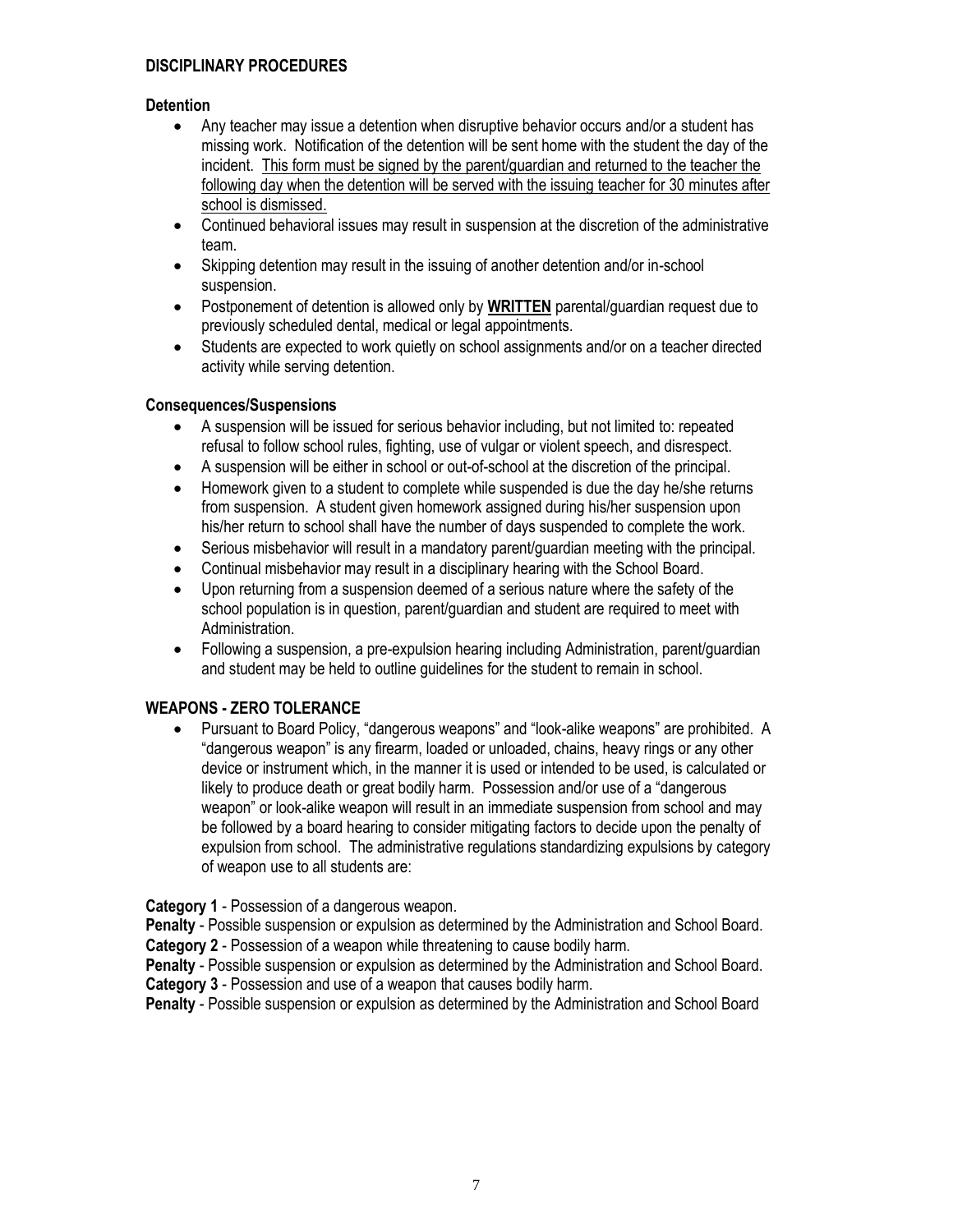#### **DRUGS – ZERO TOLERANCE**

 Board policy prohibits the use, possession, concealment, or distribution of any drug and any drugparaphernalia at any time on District property or at any District-related event.

**Penalty –** Possible suspension or expulsion as determined by the Administration and School Board.

#### **ASSIGNMENT NOTEBOOKS**

- **Assignment notebooks will be used as hall passes for bathroom/drinks and lockers**. Each book has a designated area for teachers or office personnel signatures and the time the pass was issued.
- Detentions will be issued for chronic tardiness to class.
- Assignment notebooks are a great way to communicate with teachers (via notes).

#### **CORRIDOR COURTESY**

Because of the large number of students in the hall during many periods of the day, rules for hall traffic are essential for the benefit and safety of all. The simple basic rules are:

- Keep to the right in the halls. Do not block traffic by standing in groups.
- Hallways do not run, push, shove, or chase.
- Pass through corridors quietly. Be considerate of others in the halls and classrooms.
- Discard trash/paper in the appropriate containers provided. Keep the school clean by picking up paper from the floor. Recycle when able.

#### **LUNCHROOM**

- Common courtesy is expected.
- Glass beverage containers are prohibited.
- Students line up as directed. There is to be no pushing, cutting in line or running in the lunchroom.
- Lunch cards are required for hot lunch and breakfast. Students in grades 5-8 with missing lunch cards go to the end of the serving line.
- Normal conversation levels are expected during lunch.
- Misconduct of any kind in the lunchroom may result in loss of lunchroom privileges including a la carte, choice seating, etc., and/or a detention or suspension.

#### **STUDENT DRESS AND GROOMING**

Students should consider the following questions when dressing for School:

- *Does my clothing expose too much? (no)*
- *Does my clothing advertise something that is prohibited to minors? (no)*
- *Are there obscene, profane, drug-related, gang-related, or inflammatory messages on my clothing? (no)*
- *Am I dressed appropriately for the weather? (yes)*
- *Do I feel comfortable with my appearance? (yes)*
- In general, students should be groomed neatly, avoiding extreme or inappropriate styles of clothing.
- Keep outwear including caps/hats/coats in lockers during the school day. Backpacks, bags, purses, etc., should be left in lockers during the school day.
- Articles of clothing with words, pictures, or symbols of profanity, alcohol, cigarettes, violence or gangs are inappropriate for the school setting. Students will be required to wear their gym uniform or call home for an acceptable change of attire for the day.
- Bare midriffs, see-through materials, tank tops (with less than two inch straps), and visible undergarments are unacceptable. Low-cut shirts may be addressed if inappropriate. All parts of the stomach and back must be fully covered without pulling or tugging.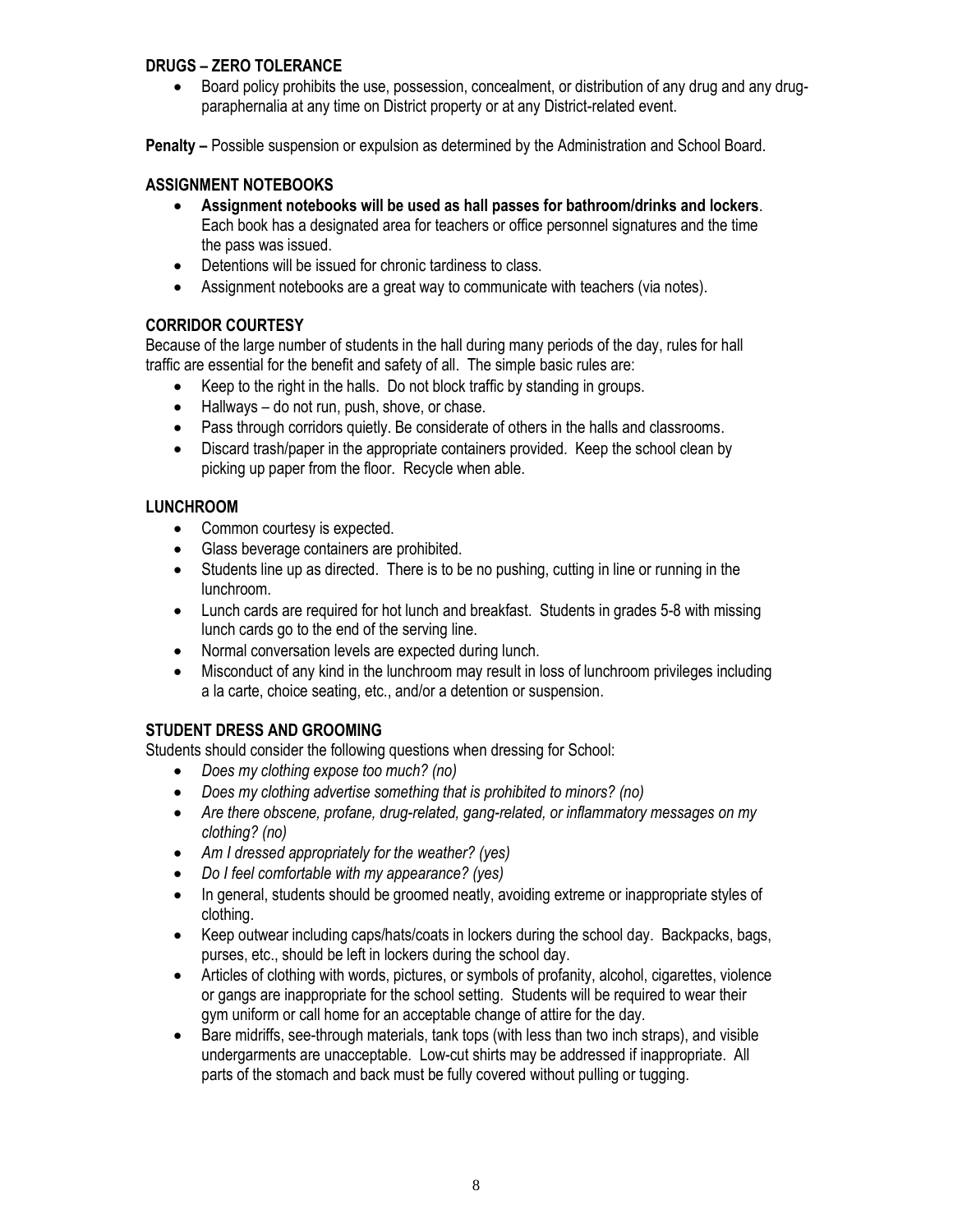- Pants, skirts, skorts, and shorts must be secured and worn no lower than the hips and must be at fingertip length. Rips in pants/shorts/skirts that are above fingertip length may be addressed if found to be inappropriate.
- Students found to be in violation of the dress code policy will be required to call home for an acceptable change of attire or required to wear their gym uniform.
- Dress code may be addressed at any point during the school day.

#### **WESTOSHA ATHLETIC CONFERENCE - CODE OF CONDUCT**

- Be an exemplary role model by positively supporting teams in every manner possible, including the content of cheers and signs.
- Treat opponents, other fans, coaches and participants with respect at all times.
- Recognize outstanding performances on either side of the playing field or court.







#### **Expectations of Coaches, Student Participants, Parents, Spectators, and Officials:**

- Realize that attending an event is a privilege to observe a contest and support the schools' activities, not a license to verbally assault others or be generally obnoxious.
- Respect the judgment of contest officials, abide by rules of the event and display no behavior that could incite unsporting acts.
- Respect the rules of each individual school and abide by them even though they may differ from your own school.
- Support the coaches and officials working with the athletes. This encourages a positive and enjoyable experience for all.

#### **EXTRA CURRICULAR CODE OF CONDUCT**

- The Extra-Curricular Code of Conduct is designed for all students who participate in any extracurricular school activity. These may be intramural, curricular or interscholastic athletics, or any other club-type activity held before or after school. Students who participate in these activities are to be responsible and fair-minded. Students must remember they represent Jt. District #1, Union Grove. Their actions and behavior will reflect on themselves, their parents, and the school.
- Eligibility is based on most recent grade report.
- To try out a student must have a minimum GPA of 1.75 and no 'F's.
- Grading will be monitored throughout the season. If a student receives an 'F' on a grade check or is informed by a teacher of inadequate progress, the student will receive a one week suspension from the activity to pull his/her grade up and/or demonstrate exceptional effort. If there is no improvement the student will be removed from the activity for the season.
- Each student who participates must read and sign "Code of Conduct".
- Student cell phones are not permitted on the playing field/court/area.
- **Behavior** Any student receiving a detention while engaged in an activity will be subject to: 1  $1<sup>st</sup>$  Detention – Warning. 2<sup>nd</sup> Detention – Suspension from activity for one week (5 consecutive days). 3<sup>rd</sup> Detention – Removed from activity permanently for season. Suspension – Upon receipt of a suspension student will be removed from activity for season.
	- Coach has the right to suspend athlete for behavior he/she believes hurts the team or the image of the school.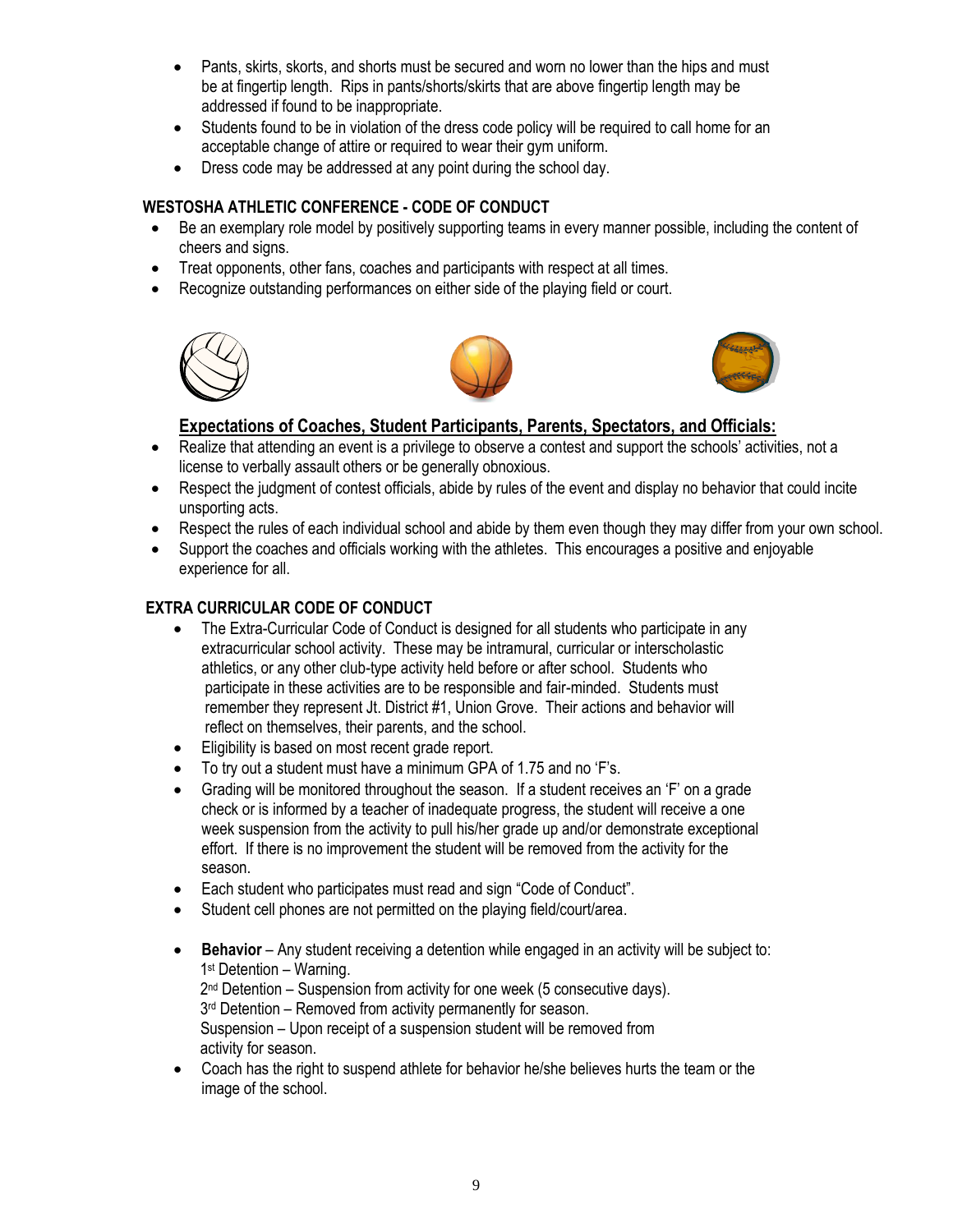- Coach may make individual rules in regard to his/her particular activity.
- The purpose of "B" team is to prepare/train athletes so all athletes will participate, while "A" team is for competitive play.
- **Attitude/Respect**  A positive attitude toward oneself, peers, parents, school and teachers is very important. Winning is not as important as how you play. If you do your best, winning or losing becomes secondary.
- **Travel** Athletes and cheerleaders are **REQUIRED** to travel to and from all away sporting events by means of school bus. Exceptions to bus travel can occur only with a **written** request from a parent/guardian to the coaches/advisors involved. Permission may be granted only for the child of the requesting parent/guardian.
- Students representing UGES in interscholastic activities must be in school by 10:00 a.m. on the day of the extracurricular event. Students with pre-excused medical appointments will be allowed to participate in the activity when their scheduled appointment is in conflict with the 10:00 a.m. time. The coach must be notified one (1) day prior to the event in the case of any prearranged absences.
- **Earning a Lanyard -** A lanyard is earned after complete participation in five extracurricular activities beginning in 5<sup>th</sup> grade.
	- $\circ$  Upon successful completion of an extracurricular activity starting with the first activity, the student will earn a pin.
	- $\circ$  Various activities have different season lengths. To be eligible for a lanyard a student must have successfully completed five seasons of extracurricular activity.
	- o Qualifying extracurricular activities are: Basketball, Battle of the Books, Cheerleading, Cross Country, Dance, Drama (play), English Festival, Forensics, Extreme Science Team, Jazz Band, Safety Patrol, Softball, Student Council, Track, and Volleyball.
	- o Participation in subsequent extracurricular activities after earning a lanyard will earn student a pin.

#### **LOCKERS**

- School lockers are the property of Joint School District No. 1 and are provided for the convenience of students. The school reserves the right to conduct a general locker inspection when there is reason to believe that such inspection will detect a health or safety problem, violation of school rules, or violation of state and/or federal laws. All items within a locker are subject to a locker search.
- Caps, hats, jackets, coats, book bags, backpacks, and purses are to be removed and kept in lockers until final dismissal from school.
- Students may not use their lockers to display obscene, profane, or offensive materials.
- Opened bottles/cans and snack foods are not permitted in lockers and will be confiscated.

#### **TEXTBOOK CARE**

• All textbooks are the property of the school. Students are expected to keep the books clean and neat; it is recommended that all books be covered. Do not write in or on the books. If an undue amount of wear has been placed on the books or if abuse is evident, appropriate fines will be levied. When a book is lost, the student is expected to pay for the cost of the book.

#### **PHYSICAL EDUCATION PROCEDURES**

• Fifth through eighth grade students are issued a combination lock and a gym locker. Failure to return the lock at the end of the year will result in a fine. Gym uniforms are required for fifth through eighth grade students. These will be purchased at the beginning of the school year or as needed. Students must wear tennis shoes and socks.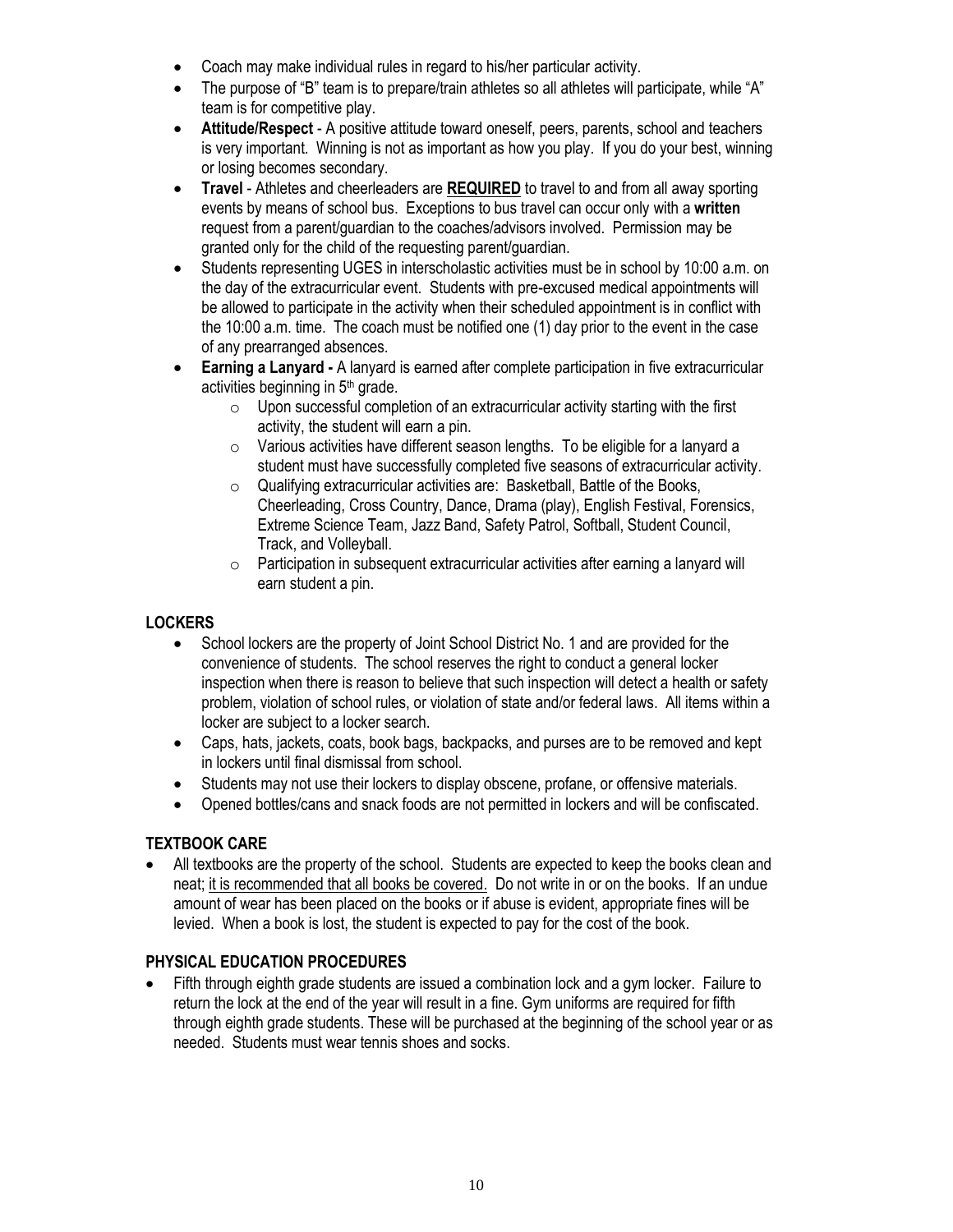#### **MEDICATION AND COMMUNICABLE DISEASES/CONDITIONS**

- Prescription and any over the counter medicines including inhalers are to be turned in to the office and a Medication Request form filled out. Prescription medication cannot be distributed to students without written authorization from a doctor. Over the counter medications can be dispensed by school personnel for up to 12 days with written parent authorization. Any instructions to administer an over the counter medication in a manner inconsistent with the manufacturer's recommended instructions must be ordered by a physician.
- **School Nurse** There is a health aide on site every day. A nurse is available on a part-time basis. The parent/guardian of a student who is absent from school due to a communicable disease, such as measles, chicken pox, mumps, etc., is to notify the school office at the onset of the disease. A physician's statement is required for re-admittance to school.
- **Contagious Health Conditions** These include impetigo, head lice, pink eye (conjunctivitis), Fifth's Disease and scabies. **Should a student contract any of these conditions, the parent must notify the school office.** It is expected that the family will follow their physician's advice relative to their child attending school.



#### **IN-SCHOOL ILLNESS OR INJURY**

- When a student becomes ill or is injured at school, the student must report to the teacher. The office will call the parent/guardian, notify him/her of the student's illness and request they pick up the child. In the event a parent/guardian cannot be reached and there is an emergency, the school will call the Rescue Squad.
- **Emergency Information** All parent/guardians must provide the school with a completed emergency form by the end of the first week of school. Students will not be allowed to participate in after school activities until information is received.
- Emergency information must be kept current. Parents are encouraged to verify information via Family Access.

#### **VISITORS**



- All visitors must enter through the main entrance and report to the office. All visitors must wear a visitors' tag while in the building. Parents/guardians wanting to visit our school may do so at anytime. Arrangements to meet with a teacher are to be made ahead of time with the teacher.
- Students from other schools are not permitted to visit our school on a vacation day from their school.

#### **SCHOOL TELEPHONES**

- Except in an emergency students will not be called from class to take a phone call. The student will be called to the office to pick up any messages. Office phones are available to students in cases of illness or emergency only.
- **Arrangements regarding student pick up and/or drop off should be made before school** to avoid last minute messages or phone calls at the end of the day.

#### **PERSONAL CELL PHONES**

- Student cell phones are to be in lockers and turned off during the school day from 7:30 AM-2:45 PM. If a student is found to be in violation of this policy the following action should be taken by staff:
- 1st offense WARNING. Students found to be in possession of a cell phone during the day will be instructed to turn off their phone and place it in their locker.
- 2nd offense Students found in possession of a cell phone during the day for a second time will have their phone confiscated by staff and returned to the student at the end of the day.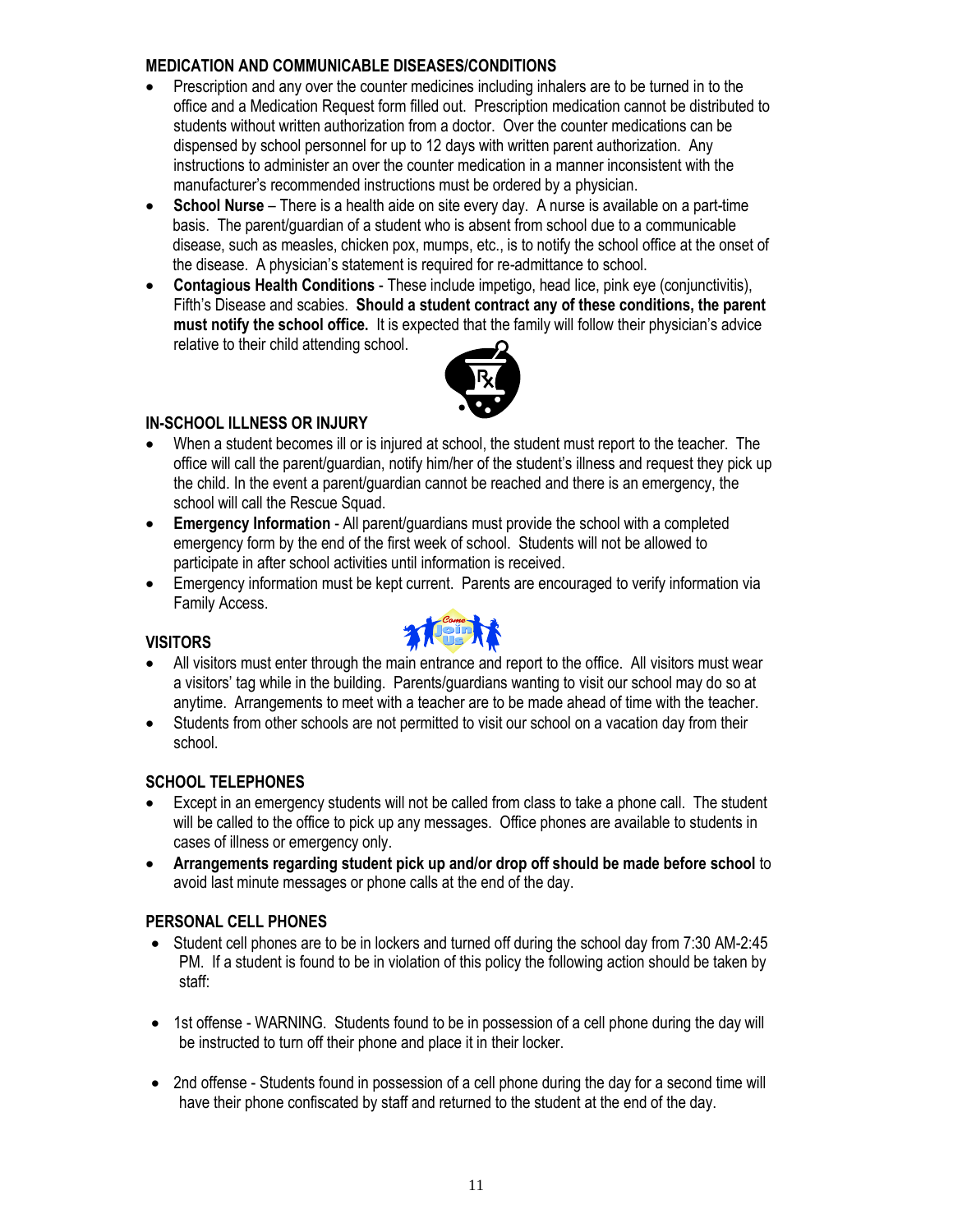• 3rd offense - Students found in possession of a cell phone during the day for a third time will have their phone confiscated by staff and turned over to an administrator. Parents will be contacted and required to come in to pick up the phone. All future violations of this policy will be referred to an administrator and will result in a loss of cell phone privileges at school and may include additional disciplinary actions.

#### **BICYCLES**

 Bicycles may be ridden to school and must be parked in the bicycle racks provided until school dismissal. Students must walk their bikes on school grounds to avoid injury to others. The school district will not be held responsible for lost, vandalized or stolen bicycles from its property.

#### **LOST AND FOUND**

• The school is not responsible for lost money or other valuables carried by students. Students are cautioned not to bring large sums of money to school. Lost items are placed in the Lost & Found box in the office. Students should inquire several times for a lost object, as it may not be located immediately. Unclaimed items will be donated to charity.

#### **CLASS TRIPS/FIELD TRIPS**

- Class trips and/or field trips are considered part of the District's educational program.
- Students may be withheld from participating in class trips due to inappropriate behavior, incomplete work, outstanding detentions and/or suspensions.

#### **RECORDING/PHOTOGRAPHY/PUBLICITY**

- Students may be assigned a project that will involve recording and/or photography. Photos of students engaged in school activities may also be placed on our school website.
- Articles and photos of students are routinely sent to area newspapers publicizing events or academics.
- Cameras of any type are not allowed in locker rooms or anywhere a reasonable expectation of personal privacy exists.

#### **VOLUNTEERS**

 UGES welcomes parent and community involvement. In the interest of safety, all volunteers must submit to a background check. Volunteering does not guarantee a chaperone's services will be required.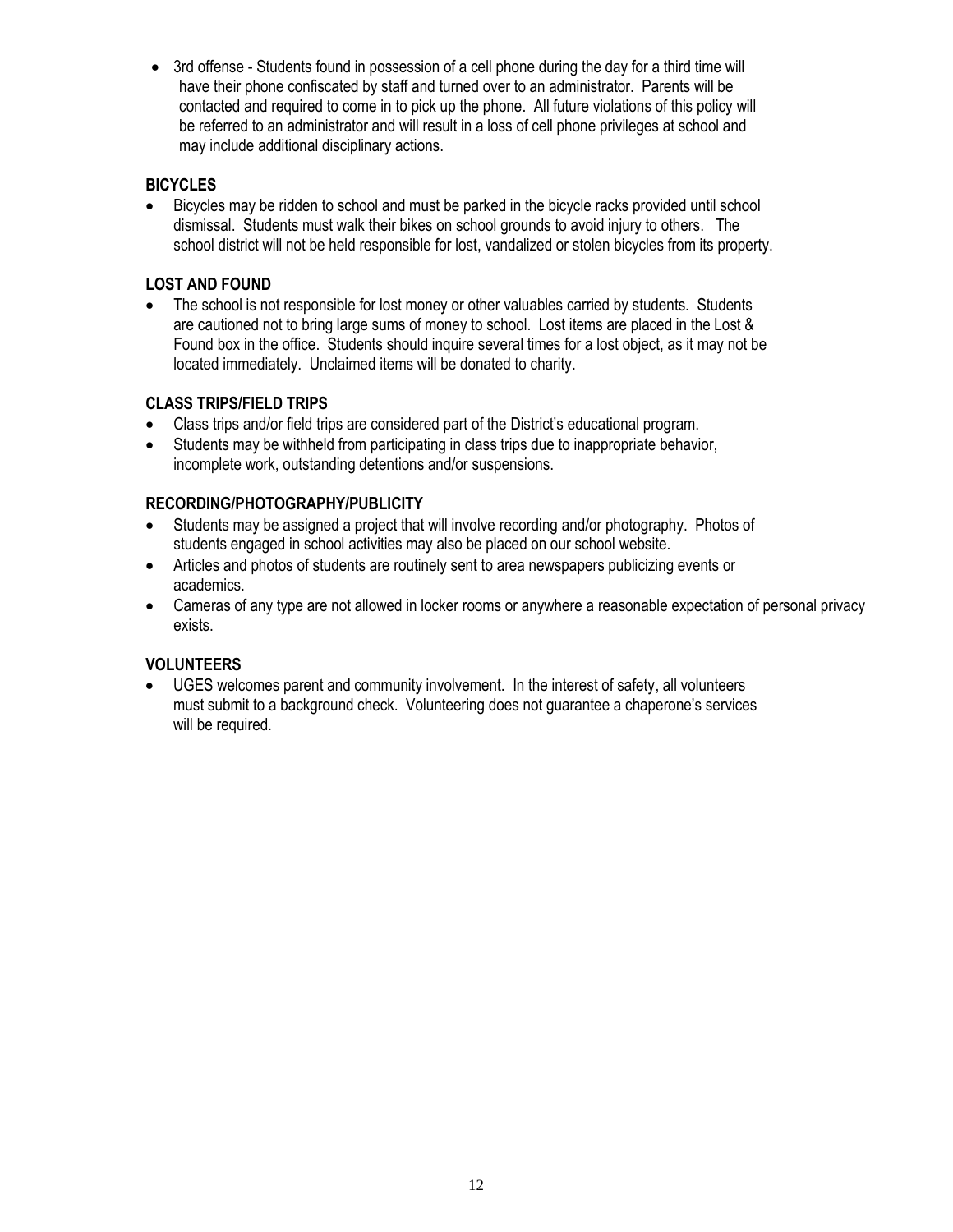#### **BUS TRANSPORTATION**

 The following shall be observed by ALL riding the school buses: General Rules:

- The driver is in full charge. Obey promptly and cheerfully.
- Bus drivers reserve the right to assign seats on the bus.
- Classroom conduct must be observed on the bus at all times.
- Children may only ride their assigned buses.
- Any damage done while rules are not observed will be paid by the offender.

Previous to loading (On the road and at school)

- Be on time at designated school bus stops (at least 5 minutes ahead of time) buses cannot wait.
- Stay off road at all times while waiting for the bus.
- Wait until bus comes to a complete stop before attempting to enter.
- Be careful in approaching bus stops.
- Bus riders are not permitted to move toward the bus at the school-loading zone until buses have been brought to a complete stop.

While on the bus:

- Keep hands and head inside at all times.
- Remember that loud talking and laughing or unnecessary confusion diverts the driver's attention and may result in a serious accident.
- Bus riders should never tamper with the bus or any of its equipment. Damages must be paid for by offender.
- Leave no books, lunches or other objects on the bus. Keep books, lunches and other objects out of the aisles, especially band instruments.
- Help look after the safety and comfort of small children.
- Windows are to be opened only with the permission of the driver and may not be lowered to more than the third notch. Do not throw anything out of the bus windows.
- Bus riders are not permitted to leave their seats while the bus is in motion.
- No eating, drinking or smoking on the bus.
- No transporting of animals, skateboards or objects that may cause harm to another student.
- Bus riders are expected to be courteous to fellow pupils and to the bus driver. Vulgar or profane language will not be tolerated.
- Absolute quiet when approaching a railroad-crossing stop.
- In case of emergency, children are to remain in the bus or evacuate the bus as directed by the driver. Do not leave by the rear door except in case of emergency.
- Report any injury to the driver.

After leaving the bus:

- Cross the road, when necessary, after getting off the bus (at least ten feet in **front** of the bus, never behind) only after getting the signal from the driver and after looking to be sure that no traffic is approaching from either direction.
- Be alert to the danger signal from the driver.



General Policy regarding bus conduct:

- Children must get on and off the bus at their regular pick-up points, except where there is written permission from the parents requesting such change.
- Non-bus riders desiring to ride the bus to a regular bus student's house may do so only if there is room on the bus and they have a note from the school Principal requesting this.
- Violators of these rules will be reported to the Principal and given an unsatisfactory bus conduct ticket. Penalties will be assessed as follows: